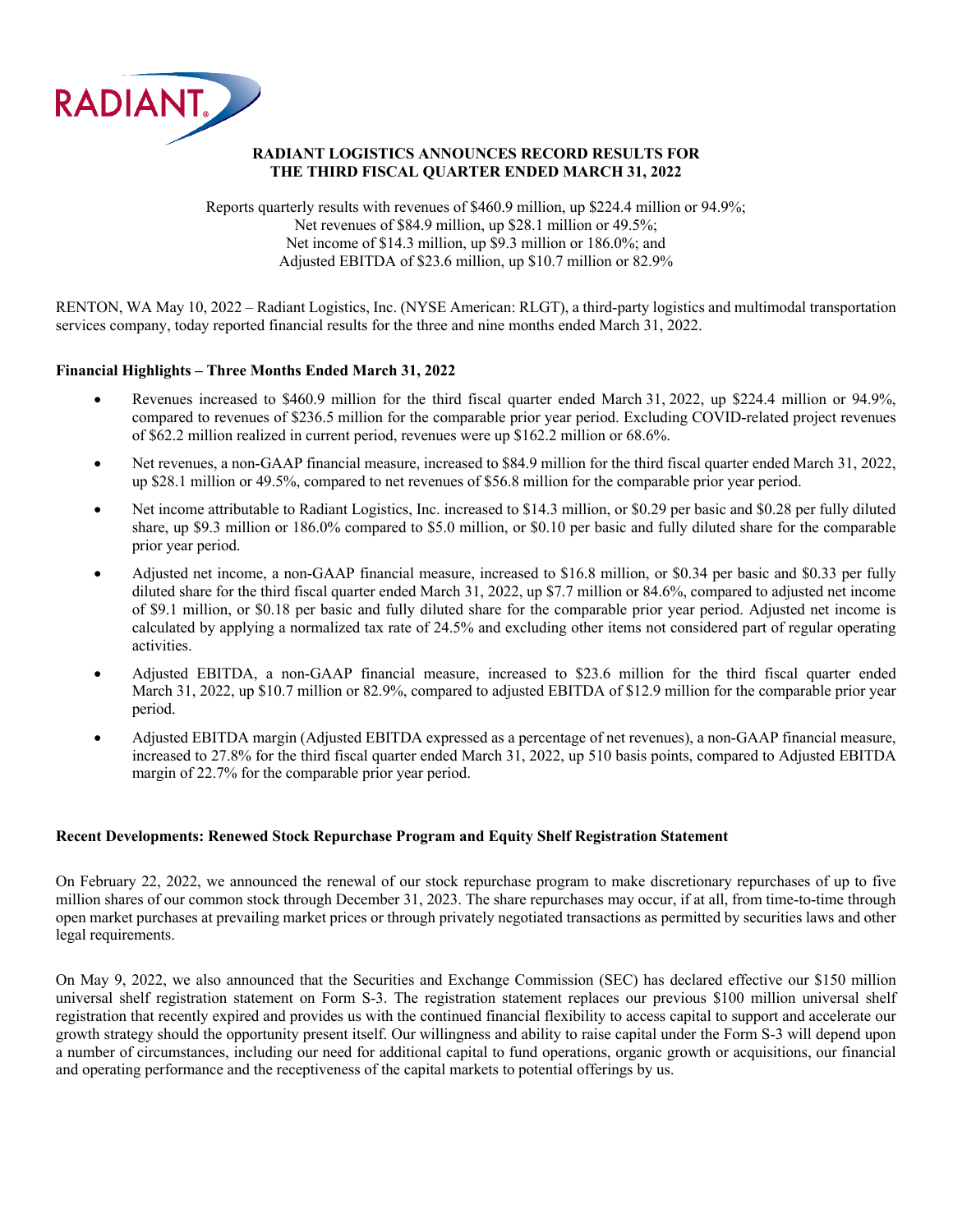# **CEO Bohn Crain Comments on Results**

"We are very pleased to continue our trend and report another quarter of record financial results for the March quarter," said Bohn Crain, Founder and CEO of Radiant Logistics. "For the three month period, we posted record revenues of \$460.9 million, up \$224.4 million or 94.9%; record net revenues of \$84.9 million, up \$28.1 million or 49.5%; record net income attributable to Radiant Logistics, Inc. of \$14.3 million, up \$9.3 million or 186.0%; record adjusted net income of \$16.8 million, up \$7.7 million or 84.6%, and record adjusted EBITDA of \$23.6 million, up \$10.7 million or 82.9%. In addition, we also saw improvement in our adjusted EBITDA margin, which increased 510 basis points to a record 27.8% up from 22.7% for the comparable prior year period. Our business remains quite strong across our various service offerings with a particularly strong showing this quarter in our project charter business and the first full quarterly contribution from our December 2021 acquisition of Navegate, Inc. Even excluding the quarter's COVID project, revenues were up \$162.2 million or 68.6% and is indicative of the success we are finding in the marketplace. It is worth noting that we have now generated \$55.0 million in adjusted EBITDA on \$1.1 billion in revenues through just the first nine months of our fiscal year. This is a very exciting milestone for Radiant and a direct result of the dedication of our employees and operating partners, the diversity of our service offerings, and durability of our scalable non-asset based business model.

We are particularly proud that during the quarter, the Radiant team had the opportunity to continue to assist in COVID relief efforts, providing mission critical support to move COVID test kits on behalf of the United States Department of Health and Human Services. The mission, including coordination of cargo at origin, uplift and delivery involved the chartering of 24 aircraft flying 85.4 million COVID test kits into the interior of the US for final mile delivery and ultimate distribution. The program details included over 474,000 cartons of test kits on these 24 flights, followed by the safe and speedy transfer of the kits to over two hundred thirty 53-foot trailers for delivery to strategic centers in the U.S., with the ultimate destination to be into the hands of the American people.

In addition, we remain very excited about the opportunities made available to us through our acquisition of Navegate. In addition to solidifying our presence in Shanghai, Navegate also strengthens our international services offering, particularly in the areas of customs brokerage, ocean forwarding and drayage services and brings to us a robust global trade management capability. These new global trade management capabilities will be made available to the entire Radiant network to provide our customers with purchase order and vendor management tools that unlock SKU-level visibility from the manufacturing floor in Asia through final delivery here in the U.S. With both the enhanced service offerings and propriety global trade management technology, we believe we will further differentiate ourselves in the marketplace and be even better positioned to provide additional support for both current and prospective customers moving forward."

Mr. Crain continued, "We remain encouraged by our continued strong financial performance and the fact that we have now reported a record \$69.5 million in adjusted EBITDA on \$1.3 billion in revenues for the trailing twelve months ended March 31, 2022. Hopefully our continued strong performance and strong balance sheet will begin to register with investors. As we have previously discussed, we believe that our current share price does not accurately reflect Radiant's intrinsic value or long-term growth prospects, particularly given our unlevered balance sheet, and therefore represents an excellent investment opportunity for both the Company and our shareholders. Moving forward, in addition to continuing our acquisition efforts, we expect to be active in the repurchase of our stock to take advantage of the opportunity being presented to us in the disconnect between the underlying value of our stock and our current stock price."

# **Third Fiscal Quarter Ended March 31, 2022 – Financial Results**

For the three months ended March 31, 2022, Radiant reported net income attributable to Radiant Logistics, Inc. of \$14.3 million on \$460.9 million of revenues, or \$0.29 per basic and \$0.28 per fully diluted share. For the three months ended March 31, 2021, Radiant reported net income attributable to Radiant Logistics, Inc. of \$5.0 million on \$236.5 million of revenues, or \$0.10 per basic and fully diluted share.

For the three months ended March 31, 2022, Radiant reported adjusted net income, a non-GAAP financial measure, of \$16.8 million, or \$0.34 per basic and \$0.33 per fully diluted share. For the three months ended March 31, 2021, Radiant reported adjusted net income of \$9.1 million, or \$0.18 per basic and fully diluted share.

For the three months ended March 31, 2022, Radiant reported Adjusted EBITDA, a non-GAAP financial measure, of \$23.6 million, compared to \$12.9 million for the comparable prior year period.

### **Nine Months Ended March 31, 2022 – Financial Results**

For the nine months ended March 31, 2022, Radiant reported net income attributable to Radiant Logistics, Inc. of \$28.4 million on \$1,079.8 million of revenues, or \$0.57 per basic and \$0.56 per fully diluted share. For the nine months ended March 31, 2021, Radiant reported net income attributable to Radiant Logistics, Inc. of \$11.9 million on \$631.2 million of revenues, or \$0.24 per basic and \$0.23 per fully diluted share.

For the nine months ended March 31, 2022, Radiant reported adjusted net income, a non-GAAP financial measure, of \$39.7 million, or \$0.80 per basic and \$0.78 per fully diluted share. For the nine months ended March 31, 2021, Radiant reported adjusted net income of \$24.3 million, or \$0.49 per basic and \$0.48 per fully diluted share.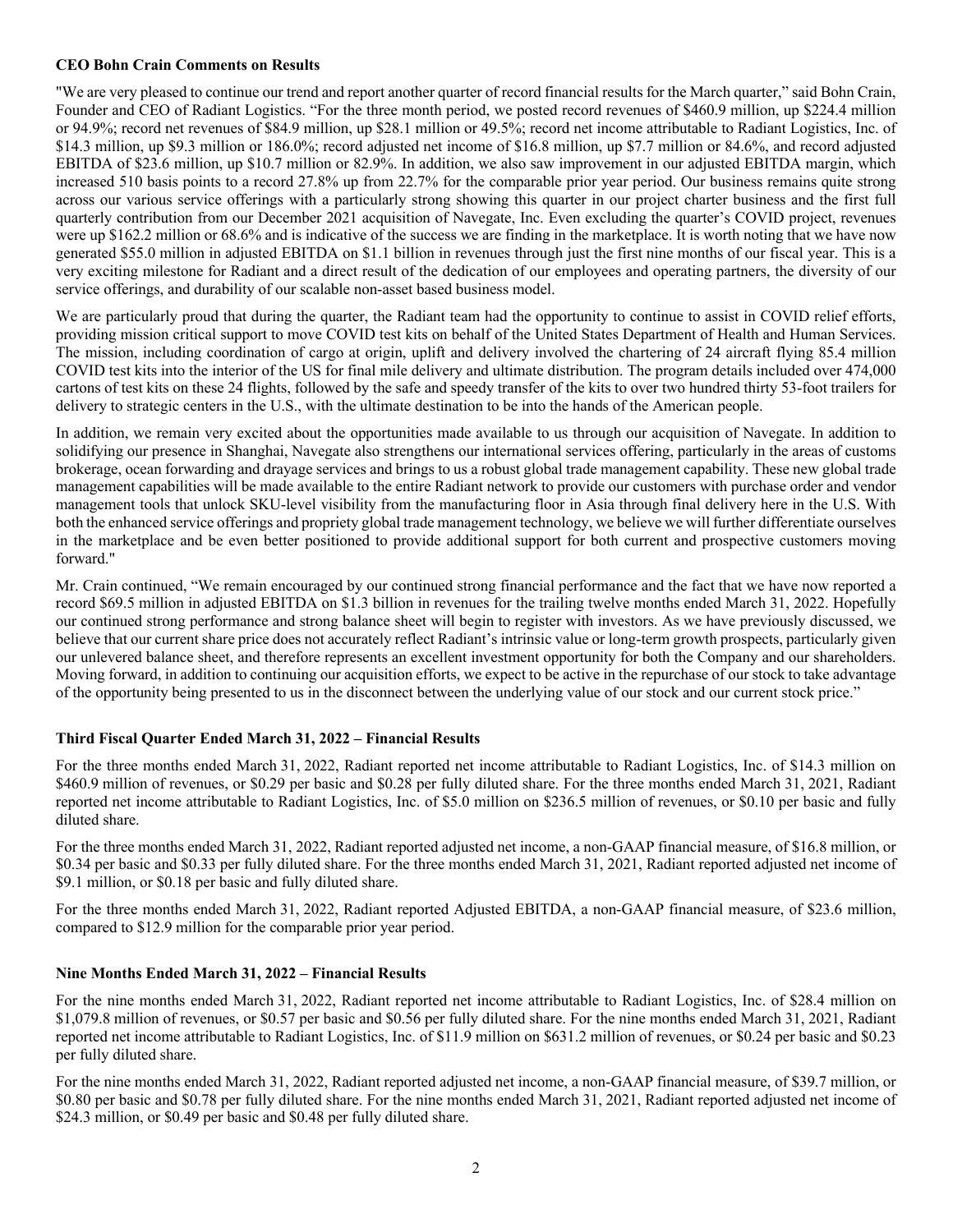For the nine months ended March 31, 2022, Radiant reported Adjusted EBITDA, a non-GAAP financial measure, of \$55.4 million, compared to \$34.6 million for the comparable prior year period.

# **Earnings Call and Webcast Access Information**

Radiant Logistics, Inc. will host a conference call on Tuesday, May 10, 2022 at 4:30 PM Eastern to discuss the contents of this release. The conference call is open to all interested parties, including individual investors and press. Bohn Crain, Founder and CEO will host the call.

### **Conference Call Details**

| DATE/TIME:    | Tuesday, May 10, 2022 at 4:30 PM Eastern                                                                                                 |
|---------------|------------------------------------------------------------------------------------------------------------------------------------------|
| DIAL-IN       | US (844) 369-8770; Intl. (862) 298-0840                                                                                                  |
| <b>REPLAY</b> | May 11, 2022 at 9:30 AM Eastern to May 24, 2022 at 4:30 PM Eastern, US (877) 481-4010;<br>Intl. (919) 882-2331 (Replay ID number: 45505) |

### **Webcast Details**

This call is also being webcast and may be accessed via Radiant's web site at www.radiantdelivers.com or at https://www.webcaster4.com/Webcast/Page/2191/45505.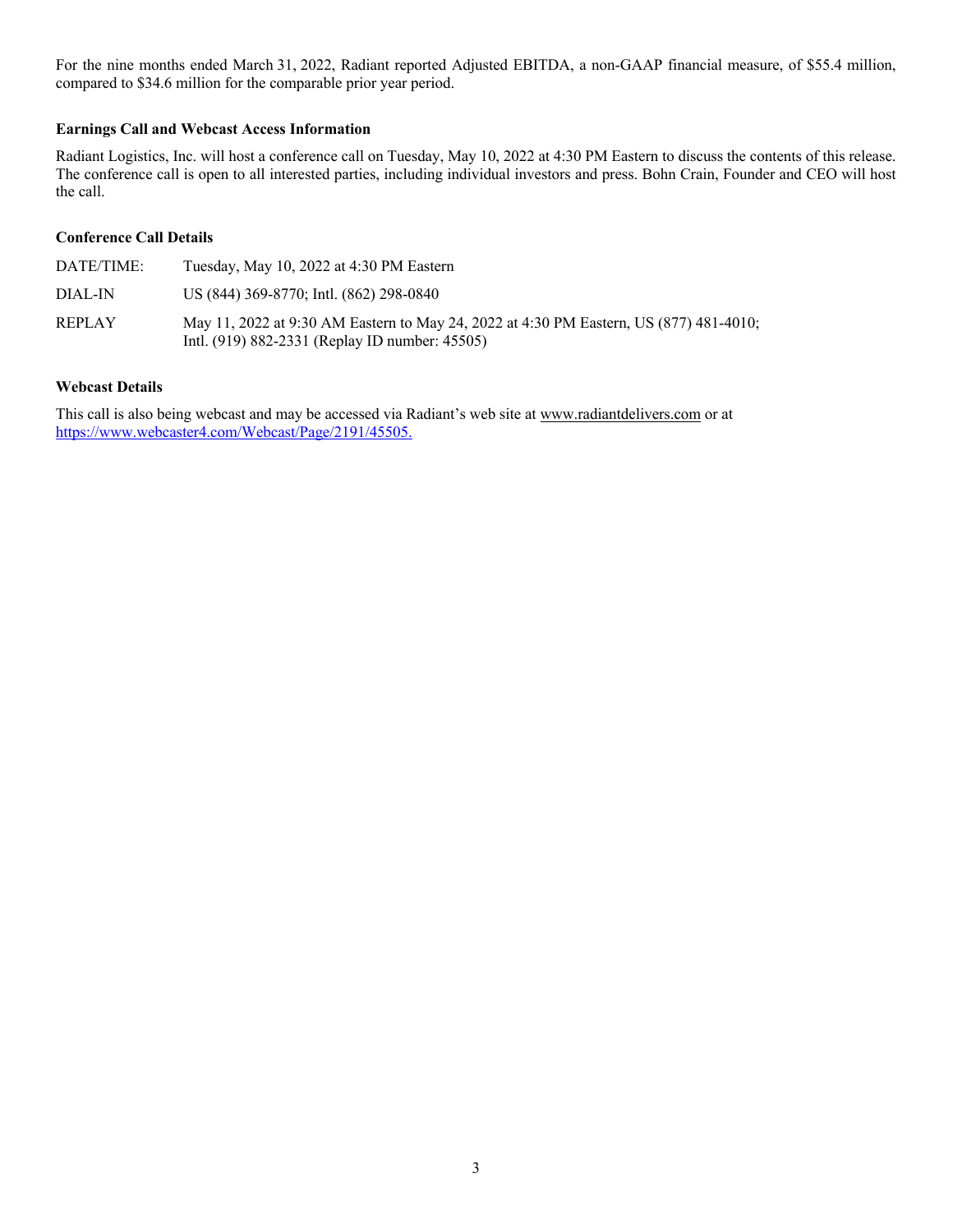### **About Radiant Logistics (NYSE American: RLGT)**

Radiant Logistics, Inc. (www.radiantdelivers.com) is a third-party logistics and multimodal transportation services company delivering advanced supply chain solutions through a network of company-owned and strategic operating partner locations across North America. Through its comprehensive service offering, Radiant provides domestic and international freight forwarding services, truck and rail brokerage services and other value-added supply chain management services, including customs brokerage, order fulfillment, inventory management and warehousing, to a diversified account base including manufacturers, distributors and retailers using a network of independent carriers and international agents positioned strategically around the world.

*This announcement contains "forward-looking statements" within the meaning set forth in United States securities laws and regulations – that is, statements related to future, not past, events. In this context, forward-looking statements often address our expected future business, financial performance and financial condition, and often contain words such as "anticipate," "believe," "estimates," "expect," "future," "intend," "may," "plan," "see," "seek," "strategy," or "will" or the negative thereof or any variation thereon or similar terminology or expressions. These forward-looking statements are not guarantees and are subject to known and unknown risks, uncertainties and assumptions about us that may cause our actual results, levels of activity, performance or achievements to be materially different from any future results, levels of activity, performance or achievements expressed or implied by such forwardlooking statements. We have developed our forward-looking statements based on management's beliefs and assumptions, which in turn rely upon information available to them at the time such statements were made. Such forward-looking statements reflect our current perspectives on our business, future performance, existing trends and information as of the date of this announcement. These include, but are not limited to, our beliefs about future revenue and expense levels, growth rates, prospects related to our strategic initiatives and business strategies, along with express or implied assumptions about, among other things: our continued relationships with our strategic operating partners; the performance of our historic business, as well as the businesses we have recently acquired, at levels consistent with recent trends and reflective of the synergies we believe will be available to us as a result of such acquisitions; our ability to successfully integrate our recently acquired businesses; our ability to locate suitable acquisition opportunities and secure the financing necessary to complete such acquisitions; transportation costs remaining in-line with recent levels and expected trends; our ability to mitigate, to the best extent possible, our dependence on current management and certain of our larger strategic operating partners; our compliance with financial and other covenants under our indebtedness; the absence of any adverse laws or governmental regulations affecting the transportation industry in general, and our operations in particular; the impact of COVID-19 on our operations and financial results; the Company's ongoing assessment of the ransomware incident, adverse legal, reputational and financial effects on the Company resulting from the ransomware incident or future cyber incidents and the effectiveness of the Company's business continuity plans in response to cyber incidents, like the ransomware incident; and such other factors that may be identified from time to time in our Securities and Exchange Commission ("SEC") filings and other public announcements, including those set forth under the caption "Risk Factors" in our Form 10-K for the year ended June 30, 2021 and Form 10-Q for the quarter ended December 31, 2021. In addition, the global economic climate and additional or unforeseen effects from the COVID-19 pandemic amplify many of these risks. All subsequent written and oral forward-looking statements attributable to us, or persons acting on our behalf, are expressly qualified in their entirety by the foregoing. Readers are cautioned not to place undue reliance on our forward-looking statements, as they speak only as of the date made. We disclaim any obligation to publicly update any forward-looking statements, whether as a result of new information, future events or otherwise.*

**Investor Contact:** Radiant Logistics, Inc. Todd Macomber (425) 943-4541 investors@radiantdelivers.com

**Media Contact:** Radiant Logistics, Inc. Jennifer Deenihan (425) 462-1094 communications@radiantdelivers.com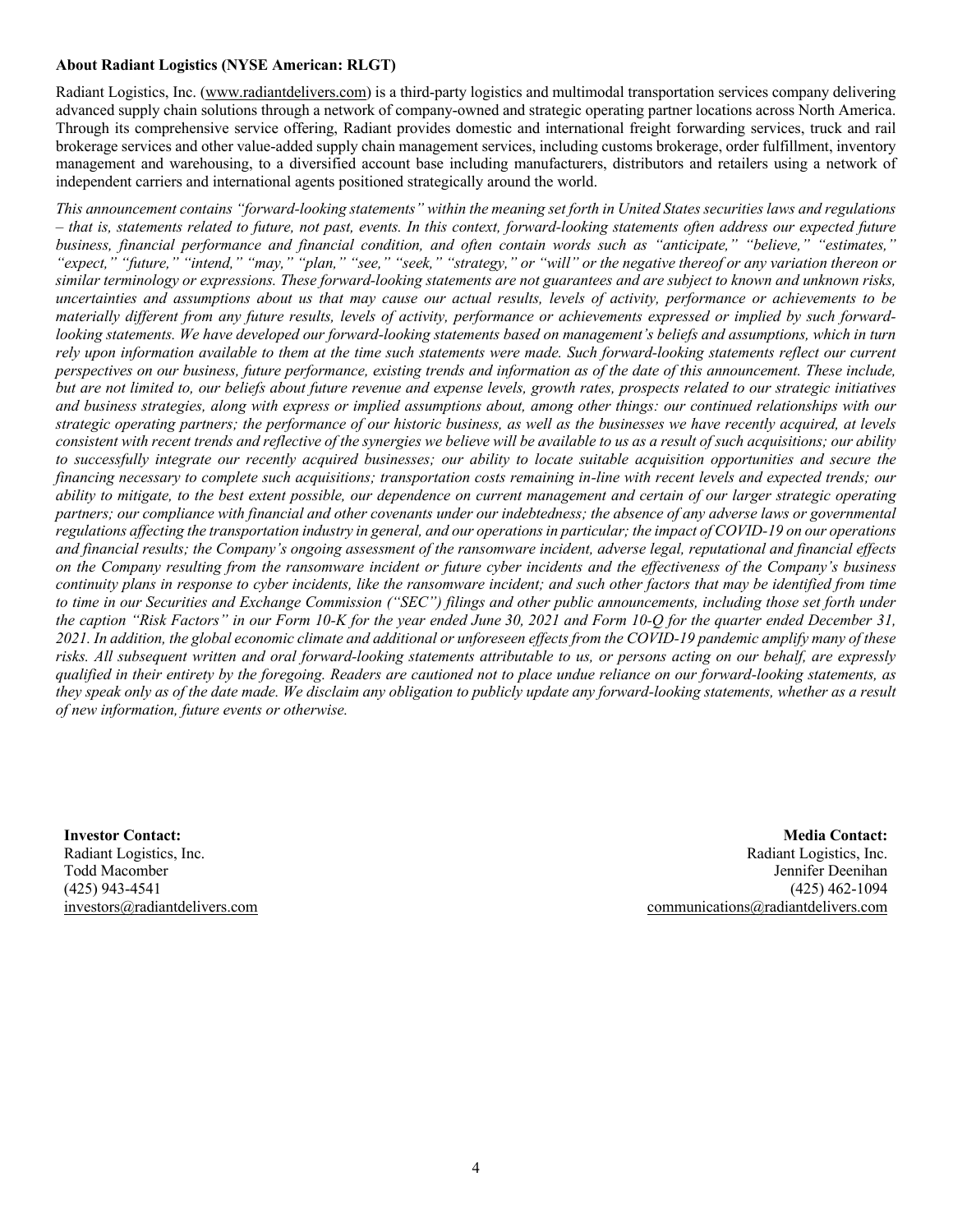# **RADIANT LOGISTICS, INC. Condensed Consolidated Balance Sheets**

| (In thousands, except share and per share data)                                           |               | March 31,<br>2022 |               | June 30,<br>2021 |
|-------------------------------------------------------------------------------------------|---------------|-------------------|---------------|------------------|
|                                                                                           |               | (unaudited)       |               |                  |
| <b>ASSETS</b>                                                                             |               |                   |               |                  |
| Current assets:                                                                           |               |                   |               |                  |
| Cash and cash equivalents                                                                 | \$            | 40,046            | \$            | 13.696           |
| Accounts receivable, net of allowance of \$2,964 and \$1,489, respectively                |               | 206.051           |               | 117,349          |
| Contract assets                                                                           |               | 59,894            |               | 27,753           |
| Prepaid expenses and other current assets                                                 |               | 36,545            |               | 17,512           |
| Total current assets                                                                      |               | 342,536           |               | 176,310          |
|                                                                                           |               |                   |               |                  |
| Property, technology, and equipment, net                                                  |               | 25,947            |               | 24,151           |
| Goodwill                                                                                  |               | 88,813            |               | 72,582           |
| Intangible assets, net                                                                    |               | 52,366            |               | 41,404           |
| Operating lease right-of-use assets                                                       |               | 39,905            |               | 39,022           |
| Deposits and other assets                                                                 |               | 4,725             |               | 3,124            |
| Long-term restricted cash                                                                 |               | 642               |               | 648              |
| Total other long-term assets                                                              |               | 186,451           |               | 156,780          |
| Total assets                                                                              | \$            | 554,934           | \$            | 357,241          |
|                                                                                           |               |                   |               |                  |
| <b>LIABILITIES AND EQUITY</b>                                                             |               |                   |               |                  |
| Current liabilities:                                                                      |               |                   |               |                  |
| Accounts payable                                                                          | \$            | 164,932           | \$            | 87,941           |
| Operating partner commissions payable                                                     |               | 16,038            |               | 13,779           |
| Accrued expenses                                                                          |               | 11,512            |               | 6,801            |
| Income tax payable                                                                        |               | 4,271             |               | 2,713            |
| Current portion of notes payable                                                          |               | 4,632             |               | 4,446            |
| Current portion of operating lease liability                                              |               | 7,290             |               | 6,989            |
| Current portion of finance lease liability                                                |               | 627               |               | 743              |
| Current portion of contingent consideration                                               |               | 2,600             |               | 2,600            |
| Other current liabilities                                                                 |               | 291               |               | 345              |
| Total current liabilities                                                                 |               | 212,193           |               | 126,357          |
|                                                                                           |               |                   |               |                  |
| Notes payable, net of current portion                                                     |               | 109,025           |               | 24,000           |
| Operating lease liability, net of current portion                                         |               | 36,730            |               | 34,899           |
| Finance lease liability, net of current portion                                           |               | 1,363             |               | 1,809            |
| Contingent consideration, net of current portion                                          |               | 2,770             |               | 4,663            |
| Deferred income taxes                                                                     |               | 7,629             |               | 4,021            |
| Other long-term liabilities                                                               |               | 39                |               | 89               |
| Total long-term liabilities                                                               |               | 157,556           |               | 69,481           |
| <b>Total liabilities</b>                                                                  |               | 369,749           |               | 195,838          |
|                                                                                           |               |                   |               |                  |
| Equity:                                                                                   |               |                   |               |                  |
| Common stock, \$0.001 par value, 100,000,000 shares authorized; 51,219,047 and 50,832,205 |               |                   |               |                  |
| shares issued, and 49,446,498 and 49,930,389 shares outstanding, respectively             |               | 33                |               | 32               |
| Additional paid-in capital                                                                |               | 105,784           |               | 104,228          |
| Treasury stock, at cost, 1,772,549 and 901,816 shares, respectively                       |               | (10, 914)         |               | (4,658)          |
| Retained earnings                                                                         |               | 88,733            |               | 60,367           |
| Accumulated other comprehensive income                                                    |               | 698               |               | 1,141            |
| Total Radiant Logistics, Inc. stockholders' equity                                        |               | 184,334           |               | 161,110          |
| Non-controlling interest                                                                  |               | 851               |               | 293              |
| Total equity                                                                              |               | 185,185           |               | 161,403          |
| Total liabilities and equity                                                              | $\frac{1}{2}$ | 554,934           | $\frac{1}{2}$ | 357,241          |
|                                                                                           |               |                   |               |                  |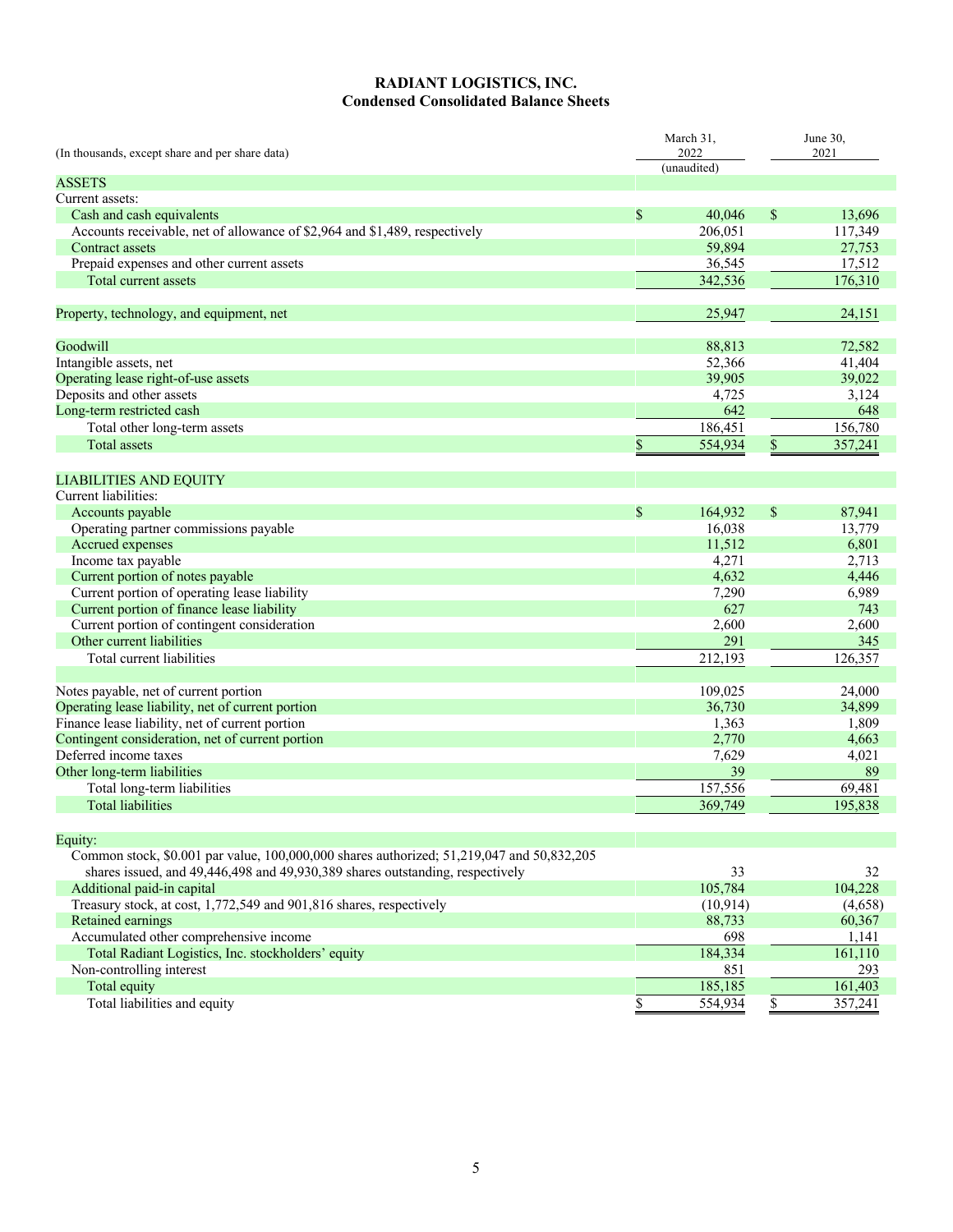# **RADIANT LOGISTICS, INC. Condensed Consolidated Statements of Comprehensive Income**

|                                                           | Three Months Ended March 31, |                |               |                  |               | Nine Months Ended March 31, |              |            |  |
|-----------------------------------------------------------|------------------------------|----------------|---------------|------------------|---------------|-----------------------------|--------------|------------|--|
| (In thousands, except share and per share data)           |                              | 2022           |               | 2021             |               | 2022                        |              | 2021       |  |
| Revenues                                                  | $\mathbb{S}$                 | 460,899        | $\mathcal{S}$ | 236,532          | $\mathbb{S}$  | 1,079,783                   | $\mathbb{S}$ | 631,214    |  |
| Operating expenses:                                       |                              |                |               |                  |               |                             |              |            |  |
| Cost of transportation and other services                 |                              | 376,036        |               | 179,732          |               | 858,447                     |              | 473,148    |  |
| Operating partner commissions                             |                              | 31,311         |               | 23,761           |               | 90,825                      |              | 66,386     |  |
| Personnel costs                                           |                              | 19,907         |               | 14,229           |               | 52,211                      |              | 40,741     |  |
| Selling, general and administrative expenses              |                              | 10,312         |               | 6,688            |               | 25,454                      |              | 17,910     |  |
| Depreciation and amortization                             |                              | 4,684          |               | 4,174            |               | 13,386                      |              | 12,418     |  |
| Change in fair value of contingent consideration          |                              | 152            |               | 2,500            |               | 607                         |              | 4,350      |  |
| Total operating expenses                                  |                              | 442,402        |               | 231,084          |               | 1,040,930                   |              | 614,953    |  |
|                                                           |                              |                |               |                  |               |                             |              |            |  |
| Income from operations                                    |                              | 18,497         |               | 5,448            |               | 38,853                      |              | 16,261     |  |
| Other income (expense):                                   |                              |                |               |                  |               |                             |              |            |  |
| Interest income                                           |                              | $\overline{4}$ |               | 3                |               | 10                          |              | 14         |  |
| Interest expense                                          |                              | (1,001)        |               | (611)            |               | (2,359)                     |              | (1, 919)   |  |
| Foreign currency transaction gain (loss)                  |                              | 105            |               | 14               |               | 480                         |              | (158)      |  |
| Change in fair value of interest rate swap contracts      |                              | 1,985          |               | (512)            |               | 1,562                       |              | (642)      |  |
| Gain on forgiveness of debt                               |                              |                |               | 1,414            |               |                             |              | 1,414      |  |
| Other                                                     |                              | 32             |               | 281              |               | 140                         |              | 663        |  |
| Total other income (expense)                              |                              | 1,125          |               | $\overline{589}$ |               | (167)                       |              | (628)      |  |
| Income before income taxes                                |                              | 19,622         |               | 6,037            |               | 38,686                      |              | 15,633     |  |
|                                                           |                              |                |               |                  |               |                             |              |            |  |
| Income tax expense                                        |                              | (4,527)        |               | (976)            |               | (9,402)                     |              | (3, 455)   |  |
| Net income                                                |                              | 15,095         |               | 5,061            |               | 29,284                      |              | 12,178     |  |
| Less: net income attributable to non-controlling interest |                              | (756)          |               | (77)             |               | (918)                       |              | (294)      |  |
|                                                           |                              |                |               |                  |               |                             |              |            |  |
| Net income attributable to Radiant Logistics, Inc.        | \$                           | 14,339         | \$            | 4,984            | \$            | 28,366                      | \$           | 11,884     |  |
| Other comprehensive income (loss):                        |                              |                |               |                  |               |                             |              |            |  |
| Foreign currency translation gain (loss)                  |                              | 479            |               | 567              |               | (443)                       |              | 173        |  |
| Comprehensive income                                      | \$                           | 15,574         | \$            | 5,628            | \$            | 28,841                      | \$           | 12,351     |  |
|                                                           |                              |                |               |                  |               |                             |              |            |  |
| Income per share:                                         |                              |                |               |                  |               |                             |              |            |  |
| <b>Basic</b>                                              | \$                           | 0.29           | $\$$          | 0.10             | \$            | 0.57                        | \$           | 0.24       |  |
| Diluted                                                   | \$                           | 0.28           | $\mathcal{S}$ | 0.10             | $\mathcal{S}$ | 0.56                        | \$           | 0.23       |  |
| Weighted average common shares outstanding:               |                              |                |               |                  |               |                             |              |            |  |
| <b>Basic</b>                                              |                              | 49,443,267     |               | 50,034,950       |               | 49,675,642                  |              | 49,807,932 |  |
| Diluted                                                   |                              | 50,632,293     |               | 51,359,441       |               | 50,843,179                  |              | 51,131,806 |  |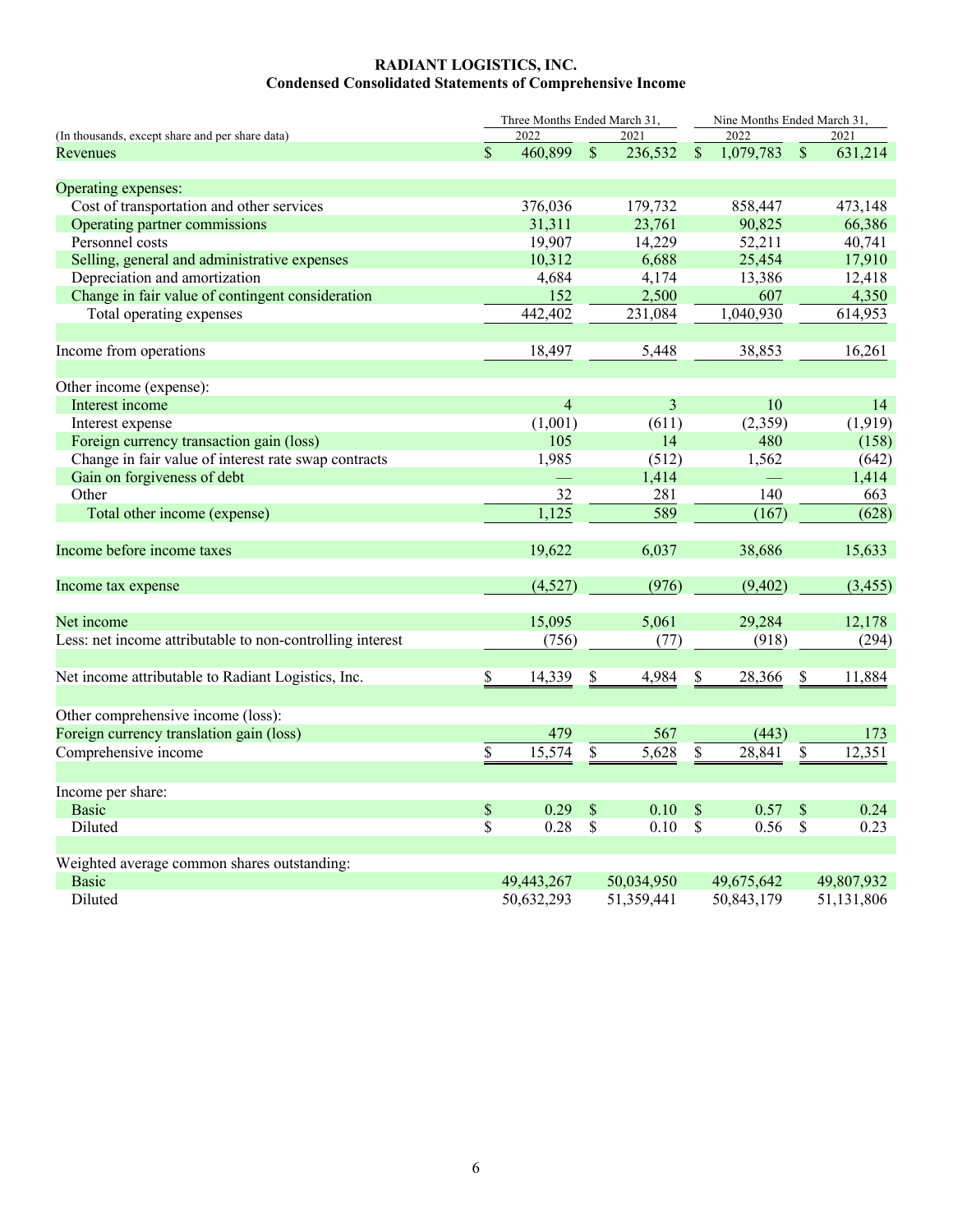### **Reconciliation of Non-GAAP Measures RADIANT LOGISTICS, INC.**

# **Reconciliation of Total Revenues to Net Revenues, Net Income Attributable to Radiant Logistics, Inc. to Adjusted Net Income, EBITDA, Adjusted EBITDA, and Adjusted EBITDA Margin (unaudited)**

As used in this report, Net Revenues, Adjusted Net Income, EBITDA, Adjusted EBITDA, and Adjusted EBITDA Margin are not measures of financial performance or liquidity under United States Generally Accepted Accounting Principles ("GAAP"). Net Revenues, Adjusted Net Income, EBITDA, Adjusted EBITDA, and Adjusted EBITDA Margin are presented herein because they are important metrics used by management to evaluate and understand the performance of the ongoing operations of Radiant's business. For Adjusted Net Income, management uses a 24.5% tax rate to calculate the provision for income taxes to normalize Radiant's tax rate to that of its competitors and to compare Radiant's reporting periods with different effective tax rates. In addition, in arriving at Adjusted Net Income, the Company adjusts for certain non-cash charges and significant items that are not part of regular operating activities. These adjustments include income taxes, depreciation and amortization, change in fair value of contingent consideration, transition costs, lease termination costs, acquisition related costs, litigation costs, amortization of debt issuance costs, change in fair value of interest rate swap contracts, and gain on forgiveness of debt.

We commonly refer to the term "net revenues" when commenting about our Company and the results of operations. Net revenues are a Non-GAAP measure calculated as revenues less directly related operations and expenses attributed to the Company's services. We believe net revenues are a better measurement than are total revenues when analyzing and discussing the effectiveness of our business and is used as a portion of a key metric the Company uses to discuss its progress.

EBITDA is a non-GAAP measure of income and does not include the effects of interest, taxes, and the "non-cash" effects of depreciation and amortization on long-term assets. Companies have some discretion as to which elements of depreciation and amortization are excluded in the EBITDA calculation. We exclude all depreciation charges related to property, technology and equipment, and all amortization charges (including amortization of leasehold improvements). We then further adjust EBITDA to exclude changes in fair value of contingent consideration, expenses specifically attributable to acquisitions, transition and lease termination costs, foreign currency transaction gains and losses, extraordinary items, share-based compensation expense, litigation expenses unrelated to our core operations, gain on forgiveness of debt, and other non-cash charges. While management considers EBITDA, and adjusted EBITDA useful in analyzing our results, it is not intended to replace any presentation included in our consolidated financial statements.

We believe that these non-GAAP financial measures, as presented, represent a useful method of assessing the performance of our operating activities, as they reflect our earnings trends without the impact of certain non-cash charges and other non-recurring charges. These non-GAAP financial measures are intended to supplement the GAAP financial information by providing additional insight regarding results of operations to allow a comparison to other companies, many of whom use similar non-GAAP financial measures to supplement their GAAP results. However, these non-GAAP financial measures will not be defined in the same manner by all companies and may not be comparable to other companies. Net Revenues, Adjusted Net Income, EBITDA, Adjusted EBITDA, and Adjusted EBITDA Margin should not be considered in isolation or as a substitute for any of the consolidated statements of comprehensive income prepared in accordance with GAAP, or as an indication of Radiant's operating performance or liquidity.

| (In thousands)                            | Three Months Ended March 31, |          |      |         |  | Nine Months Ended March 31. |  |          |  |
|-------------------------------------------|------------------------------|----------|------|---------|--|-----------------------------|--|----------|--|
| <b>Net Revenues (Non-GAAP measure)</b>    |                              | 2022     | 2021 |         |  | 2022                        |  | 2021     |  |
| Total revenues                            |                              | 460.899  |      | 236,532 |  | \$1,079,783                 |  | 631.214  |  |
| Cost of transportation and other services |                              | 376,036  |      | 179,732 |  | 858,447                     |  | 473,148  |  |
| Net revenues                              |                              | 84.863   |      | 56,800  |  | 221,336                     |  | 158,066  |  |
| Net margin                                |                              | $18.4\%$ |      | 24.0%   |  | $20.5\%$                    |  | $25.0\%$ |  |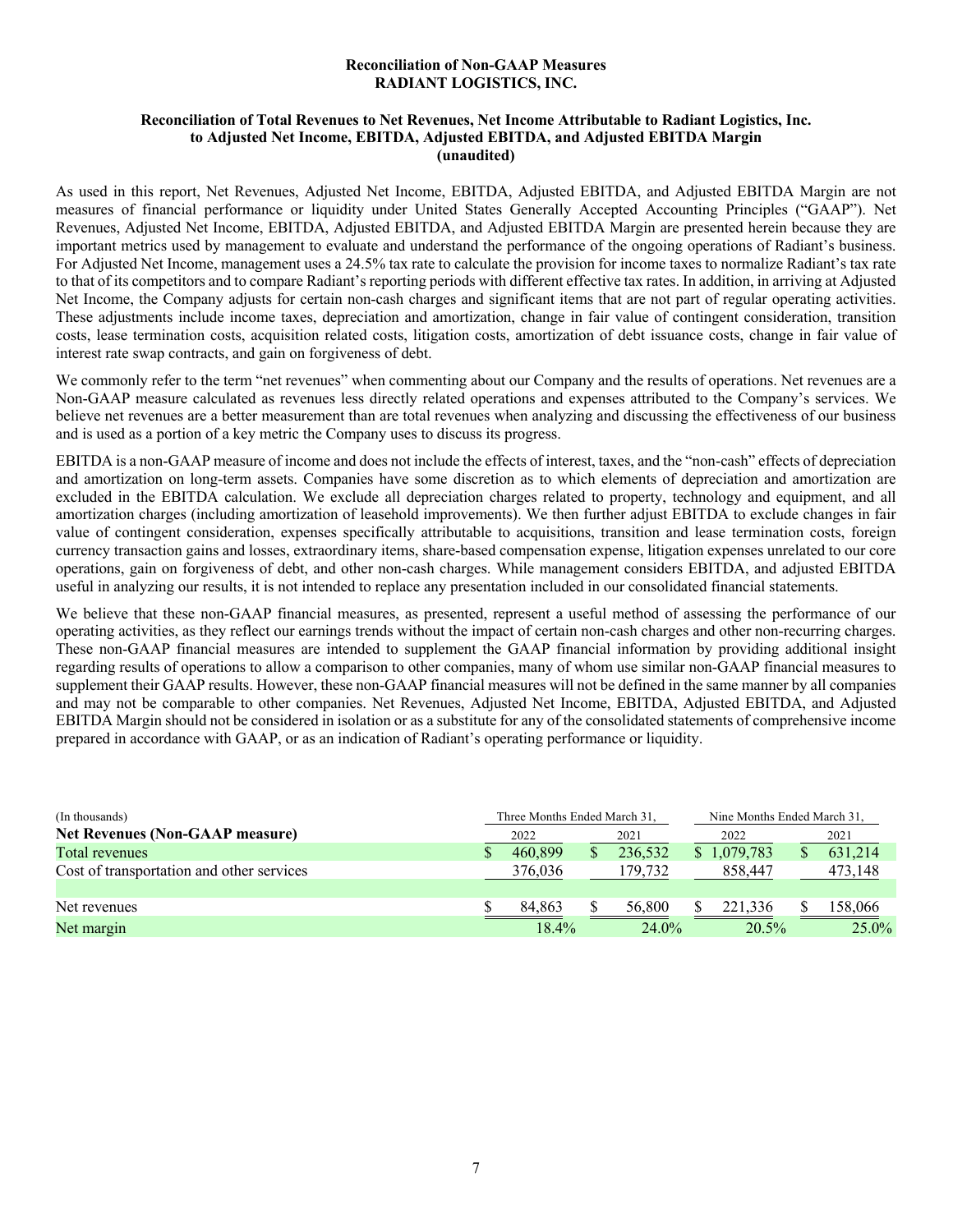| (In thousands)                                           | Three Months Ended March 31, |                              |                           |            |                 | Nine Months Ended March 31, |                           |            |
|----------------------------------------------------------|------------------------------|------------------------------|---------------------------|------------|-----------------|-----------------------------|---------------------------|------------|
| Reconciliation of GAAP net income to adjusted EBITDA     |                              | 2022<br>2021                 |                           |            | 2022<br>2021    |                             |                           |            |
| Net income attributable to Radiant Logistics, Inc.       | $\mathbb{S}$                 | 14,339                       | $\overline{\$}$           | 4,984      | $\overline{\$}$ | 28,366                      | \$                        | 11,884     |
| Income tax expense                                       |                              | 4,527                        |                           | 976        |                 | 9,402                       |                           | 3,455      |
| Depreciation and amortization                            |                              | 4,684                        |                           | 4,174      |                 | 13,386                      |                           | 12,418     |
| Net interest expense                                     |                              | 997                          |                           | 608        |                 | 2,349                       |                           | 1,905      |
|                                                          |                              |                              |                           |            |                 |                             |                           |            |
| <b>EBITDA</b>                                            |                              | 24,547                       |                           | 10,742     |                 | 53,503                      |                           | 29,662     |
|                                                          |                              |                              |                           |            |                 |                             |                           |            |
| Share-based compensation                                 |                              | 539                          |                           | 303        |                 | 1,311                       |                           | 774        |
| Change in fair value of contingent consideration         |                              | 152                          |                           | 2,500      |                 | 607                         |                           | 4,350      |
| Acquisition related costs                                |                              | 6                            |                           |            |                 | 502                         |                           | 35         |
| Ransomware incident related costs, net                   |                              | 279                          |                           | <u>e </u>  |                 | 1,031                       |                           |            |
| Litigation costs                                         |                              | 163                          |                           | 256        |                 | 484                         |                           | 433        |
| Change in fair value of interest rate swap contracts     |                              | (1,985)                      |                           | 512        |                 | (1, 562)                    |                           | 642        |
| Gain on forgiveness of debt                              |                              |                              |                           | (1, 414)   |                 |                             |                           | (1, 414)   |
| Foreign currency transaction loss (gain)                 |                              | (105)                        |                           | (14)       |                 | (480)                       |                           | 158        |
|                                                          |                              |                              |                           |            |                 |                             |                           |            |
| <b>Adjusted EBITDA</b>                                   | \$                           | 23,596                       | \$                        | 12,885     | S               | 55,396                      | \$                        | 34,640     |
| Adjusted EBITDA margin (Adjusted EBITDA as a % of Net    |                              |                              |                           |            |                 |                             |                           |            |
| Revenues)                                                |                              | 27.8%                        |                           | 22.7%      |                 | 25.0%                       |                           | 21.9%      |
|                                                          |                              |                              |                           |            |                 |                             |                           |            |
|                                                          |                              |                              |                           |            |                 |                             |                           |            |
| (In thousands, except share and per share data)          |                              | Three Months Ended March 31, |                           |            |                 | Nine Months Ended March 31, |                           |            |
| Reconciliation of GAAP net income to adjusted net income |                              | 2022                         |                           | 2021       |                 | 2022                        |                           | 2021       |
| GAAP net income attributable to Radiant Logistics, Inc.  | $\mathbb{S}$                 | 14,339                       | $\sqrt{\ }$               | 4,984      | $\mathbb{S}$    | 28,366                      | $\boldsymbol{\mathsf{S}}$ | 11,884     |
| Adjustments to net income:                               |                              |                              |                           |            |                 |                             |                           |            |
| Income tax expense                                       |                              | 4,527                        |                           | 976        |                 | 9,402                       |                           | 3,455      |
| Depreciation and amortization                            |                              | 4,684                        |                           | 4,174      |                 | 13,386                      |                           | 12,418     |
| Change in fair value of contingent consideration         |                              | 152                          |                           | 2,500      |                 | 607                         |                           | 4,350      |
| Acquisition related costs                                |                              | 6                            |                           |            |                 | 502                         |                           | 35         |
| Ransomware incident related costs, net                   |                              | 279                          |                           |            |                 | 1,031                       |                           |            |
| Litigation costs                                         |                              | 163                          |                           | 256        |                 | 484                         |                           | 433        |
| Change in fair value of interest rate swap contracts     |                              | (1,985)                      |                           | 512        |                 | (1, 562)                    |                           | 642        |
| Gain on forgiveness of debt                              |                              |                              |                           | (1, 414)   |                 |                             |                           | (1,414)    |
| Amortization of debt issuance costs                      |                              | 124                          |                           | 129        |                 | 377                         |                           | 393        |
|                                                          |                              |                              |                           |            |                 |                             |                           |            |
| Adjusted net income before income taxes                  |                              | 22,289                       |                           | 12,117     |                 | 52,593                      |                           | 32,196     |
|                                                          |                              |                              |                           |            |                 |                             |                           |            |
| Provision for income taxes at 24.5%                      |                              | (5,461)                      |                           | (2,969)    |                 | (12, 885)                   |                           | (7,888)    |
|                                                          |                              |                              |                           |            |                 |                             |                           |            |
| Adjusted net income                                      | $\$$                         | 16,828                       | $\boldsymbol{\mathsf{S}}$ | 9,148      | \$              | 39,708                      | $\boldsymbol{\mathsf{S}}$ | 24,308     |
|                                                          |                              |                              |                           |            |                 |                             |                           |            |
|                                                          |                              |                              |                           |            |                 |                             |                           |            |
| Adjusted net income per common share:                    |                              |                              |                           |            |                 |                             |                           |            |
| <b>Basic</b>                                             | $\$$                         | 0.34                         | $\$$                      | 0.18       | \$              | $0.80\,$                    | \$                        | 0.49       |
| Diluted                                                  | \$                           | 0.33                         | $\mathcal{S}$             | 0.18       | $\mathbb{S}$    | 0.78                        | $\mathcal{S}$             | 0.48       |
|                                                          |                              |                              |                           |            |                 |                             |                           |            |
| Weighted average common shares outstanding:              |                              |                              |                           |            |                 |                             |                           |            |
| <b>Basic</b>                                             |                              | 49,443,267                   |                           | 50,034,950 |                 | 49,675,642                  |                           | 49,807,932 |
| Diluted                                                  |                              | 50,632,293                   |                           | 51,359,441 |                 | 50,843,179                  |                           | 51,131,806 |